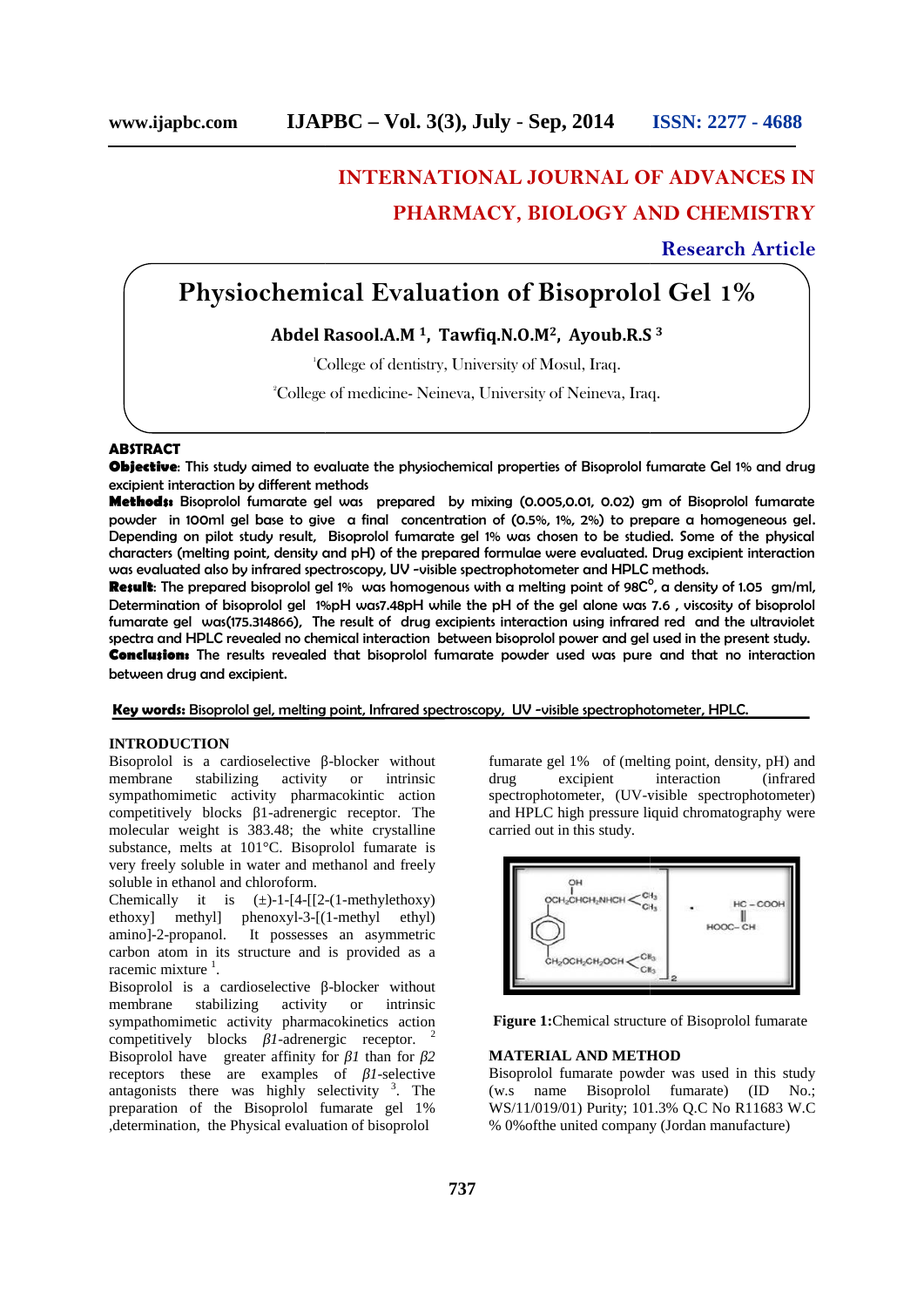Preparation Bisoprolol fumarate Gel: Bisoprolol fumarate gel was prepared by mixing (0.005 ,0.01, 0.02) gm of Bisoprolol fumarate powder in 100ml gel base to give a final concentration of (o. 5%, 1%, 2%) as table (1) with continuous mixing using vortex device to prepare a homogeneous gel, Gel was kept in plastic containers and store at room temperature <sup>4</sup> , and then applied to pilot study rabbit using these three conservation and the two concentrations is excluded from the study 2 % and 0.5%.

# **Physiochemical evaluation of bisoprolol gels1%**

**Measurement of melting point of bisoprolol fumarate**: The measurement was carried out by using (electrothermal melting point apparatus Stuart UK) the measurement is carried out in a Mosul university college of Science department of chemistry. 4.

#### **Determination of density of the gel density**

The determination of gel density was done by weight the volumetric flask without gel and weight of volumetric flask with gel

The determination of the density of the bisoprolol fumarate gel was done by measuring its mass per unit volume, in the metric system, density has units of  $kg/L$  or  $gm / ml$  <sup>5</sup>. The density was measured by i using the following formula:

#### *D*=  $W_2$ *-W<sub>1</sub></sub> /V*

Where D: density of sample.

 $W_1$ : weight of volumetric flask when empty.  $W_2$ : weight of volumetric flask when full. V: volume of volumetric flask.

**Determination of Gel pH:** The pH of bisoprolol fumarate gel was determined by putting the electrode of pH meter inside the tube which contains few milliliters of the tested samples. The determination of pH value in was done bisoprolol fumarate gel and The determination of vehicle gel.<sup>6</sup>

**Determination of viscosity bisoprolol Gel :** the viscosity of bisoprolol fumarate gel measurement was carried out by Put the gel in viscometer and then calculate the time of the descent of the gel in the device at room temperature, Determination of viscosity of bisoprolol fumarate gel was done by using Ostwald viscometer which is a simple device and accurate for measuring the viscosity of liquid, usually the viscosity of the liquid is determined by comparison with a standard such as water by using the following formula: <sup>7</sup>

 $n_1/n_2 = p_1t_1/p_2t_2$ 

p1: density of distilled water.

 $t_1$ : time to pass the distilled water in seconds.

 $p_2$ : density of sample. n<sub>2</sub>: viscosity of distilled water

 $t<sub>2</sub>$  time to pass the bisoprolol fumarate gel in seconds

The viscosity was measured on freshly prepared samples, just after the end of stirring process

### **Drug excipient's interaction**

The technique in this study IR spectroscopy was employed. IR spectroscopy is one of the most powerful analytical techniques which offer the possibility of chemical identification <sup>8</sup>. The Bisoprolol fumarate powder, gel base carboxy methylcellose and bisoprolol fumarate gel 1% and its blend with occupants were scanned and recorded in the range of  $(600-3900)$  cm<sup>-1</sup>, by using Infrared spectrophotometer (FTIR-600) carried out in a Mosul university college of science, department of chemistry Re taking the IR in the central laboratory in the College of Agriculture and Forestry University of Mosul  $(ALPHA)^9$ .

**UV -VISIBLE spectrophotometer** was examined by using instrument (SHIMADZU UV1650PC) (wave length 190.0-1100.0) (Japan) the measurement is carried out by using the deionized water as solvent with (1cm) diameter quartz cell by using of bisoprolol fumarate powder and gel alone and bisoprolol fumarate gel carried out in Mosul college of science department of chemistry<sup>9</sup>.

#### **HPLC method for determination of bisoprolol in presence of gel**

The stock solution of bisoprolol fumarte gel Bisoprolol fumarte poweder and gel was prepared by dissolved with suitable solvent( deionized water) and is filter by filter paper, HPLC procedure was proposed using C18 column GL science 4-6 \*250mm and the mobile phase consisted of acetonitrile and 0.01M phosphate buffer(pH7.4) at ratio (30:70 v/v) and the absorbance of prepared solutions was measured at max 228nm at temperature  $37C<sup>0</sup>$  and injected volume was 20microlitter of each solution at flow rate 1ml /min was examined in Ministry of industry and minerals in Al-Kindy state company $^{10}$ .

# **RESULT**

## **Physical evaluation of bisoprolol fumarate gel Measurement of melting point:**

Melting point of bisoprolol fumarate powder is 98  $C<sup>0</sup>$  from the result of melting point of bisoprolol fumarate powder that indicated a pure bisoprolol fumarte was used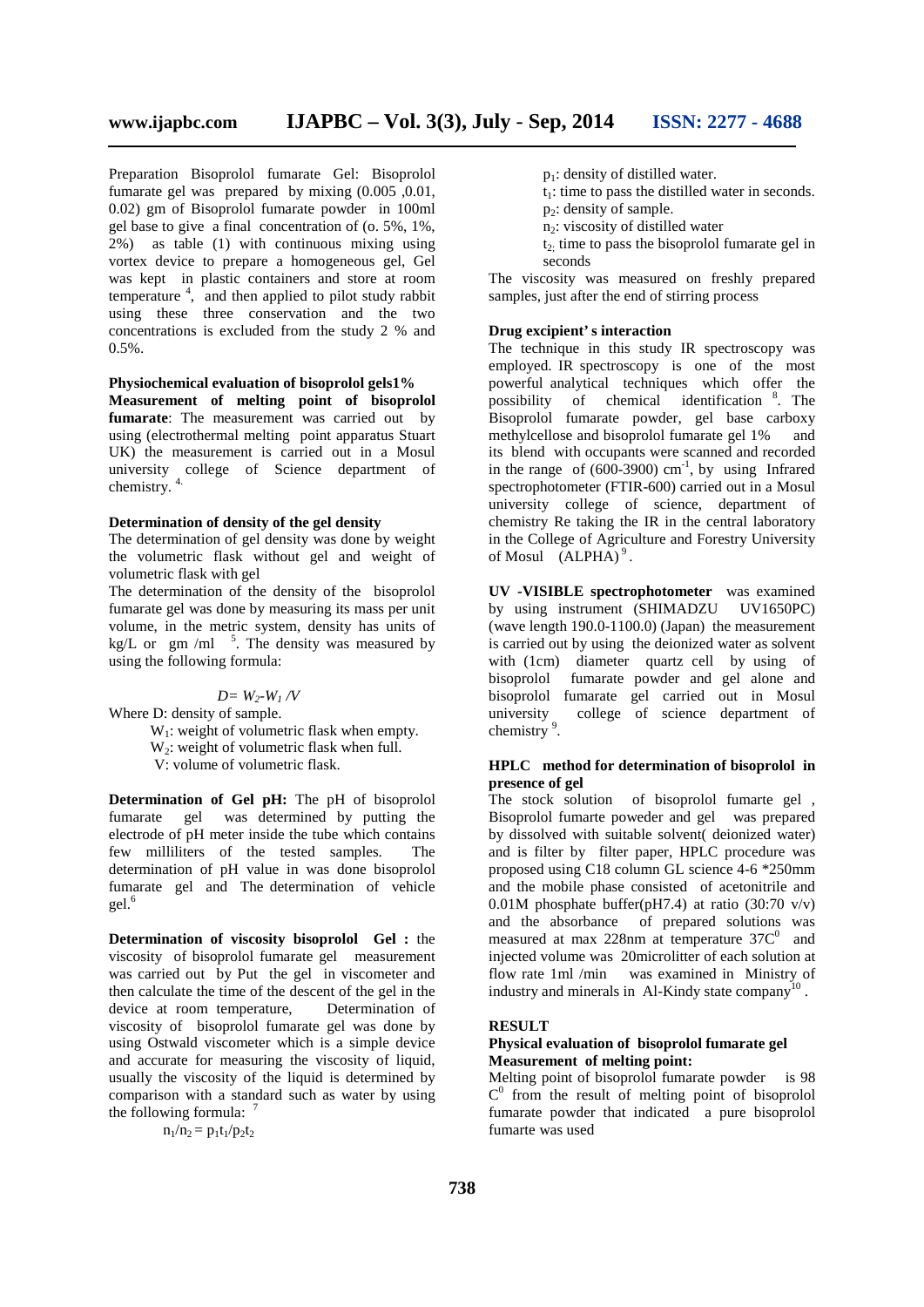#### **Determination of density of the bisoprolol fumarate gel:**

**The Density** of bisoprolol fumarte gel 1% was measured and the results are (1.05) g/ml

## **Determination of viscosity bisoprolol fumarate gel:**

The descent time of the bisoprolol fumarte gel1% in the Viscometer is 1497sec at  $20C^0$  is  $(175.314866)$ 

**Determination of bisoprolol fumarate gel 1% pH** Evaluation of the gel alone is (7.48) bisoprolol fumarte gel 1% pH of was done

**Determination of viscosity bisoprolol fumarate gel** The descent time of the bisoprolol fumarte gel1% in the Viscometer is 1497sec at  $20C^0$  was (175.314866)

## **Drug excipient, s interaction**

**Infrared red and The ultraviolet spectra** revealed in the absence of possible chemical or physical interaction between both drug and excipient in the present study the gel (carboxy methy cellos and propylene glycol) and only a carrier for the pure bisoprolol format and no chemical interaction.as (figure 2) and( figure 3)

**HPLC method for determination of Bisoprolol gel** HPLC separation method explain there was no interference between both drug and excipient as( figure 4)

#### **DISCUSSION**

Topical delivery of drug products may offer advantages, increased compliance, avoidance of first pass metabolism by the liver, delivery of a more even level of the therapeutic agent over time, and the possibility of reduced side effect<sup>11</sup>. The melting range of a pure solid organic is the temperature range at which the solid is in equilibrium with its liquid. As heat is added to a solid, the solid eventually changes to a liquid. Taking the melting range of a sample is useful for two reasons, Identification of an unknown sample

Its observed melting range with that of known substance comparing an observed range for an actual sample of the known range for a pure sample, you can tell whether your actual sample is pure or contaminated (the range is depressed and broadened)<sup>12</sup>. The ultraviolet-visible reference spectra presented here were obtained by the use of double beam spectrophotometers with sample solutions prepared as specified in the individual monographs. The horizontal axis indicates the wavelength (NM) and the vertical axis indicates the absorbance Spectroscopy is a technique that measures the interaction of molecules with electromagnetic radiation. Light in the Near-ultraviolet (UV) and visible range of the Electromagnetic spectrum has an energy of about  $150-400$  kj Mol<sup>-1</sup>The energy of the light is used to promote electrons from the ground state to an excited state, Absorption spectroscopy is therefore anExcellent technique for following ligand binding reactions, Spectroscopic measurements are very sensitive and nondestructive, and require only small amounts of material for analysis  $13$ . In this study there was no interaction between drug and exicipent, High performance layer chromatography The results of the analysis of pharmaceutical dosage forms by the proposed HPLC method are highly reliable and are in good agreement with the labeled claim of the drug. The percent indicates non interference from the most common accidents in the gel formulations. The proposed HPLC method is found to be simple, sensitive, accurate, precise, specific And robust can be used for the routine simultaneous estimation of Bisoprolol fumarate gel in the new pharmaceutical dosage form <sup>14</sup>.

As seen in figure-2, FTIR IR spectrophotometry Drug-Excipient compatibility study data, significant changes in peak positions were not observed between pure drugs, mixture of drug and excipients thus indicating no chemical interaction between drug and excipients. So it is clear Bisoprolol fumarate is compatible with all the accidents tested above **<sup>8</sup>** .

**Table 1 Composition of three concentrations of Bisoprolol gel (0.5%, 1%, 2%)**

| Ingredient                                                   | B1    |      | B3   |
|--------------------------------------------------------------|-------|------|------|
| Bisoprololfumarate powder<br>(gm)                            | 0.005 | 0.01 | 0.02 |
| Gel base (carboxy methycellose<br>and propylene glycol)( gm) |       |      |      |

The **B1** was Bisoprolol fumarate 0.5%, **B2** Bisoprolol fumarate1%, **B3** Bisoprolol fumarate2%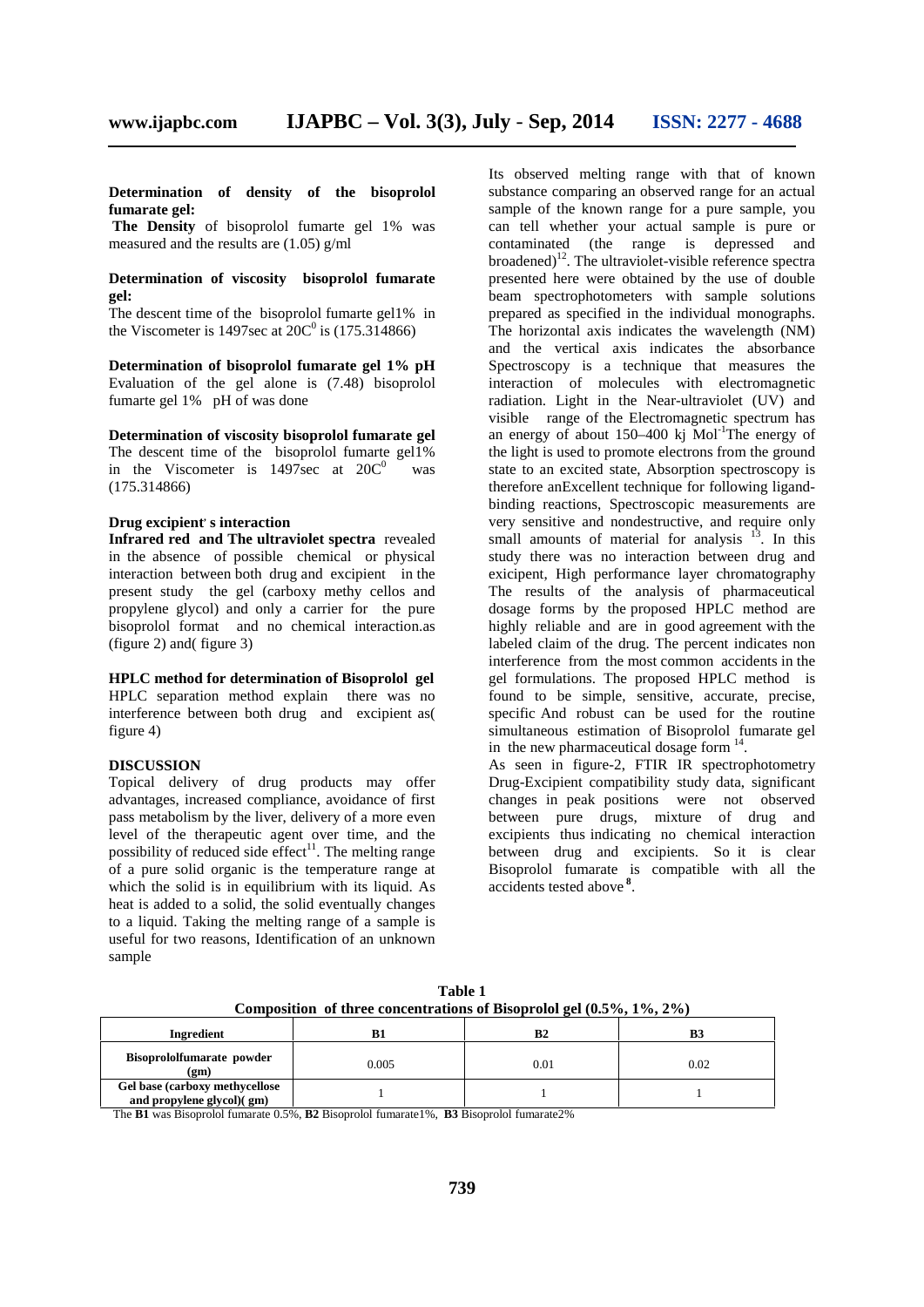

**Figure 2 (A) IR spectrophotometry of bisoprolol powder (B) IR spectrophotometry of gel alone (CMC&PG) (C) IR spectrophotometry of bisoprolol fumarate gel 1%**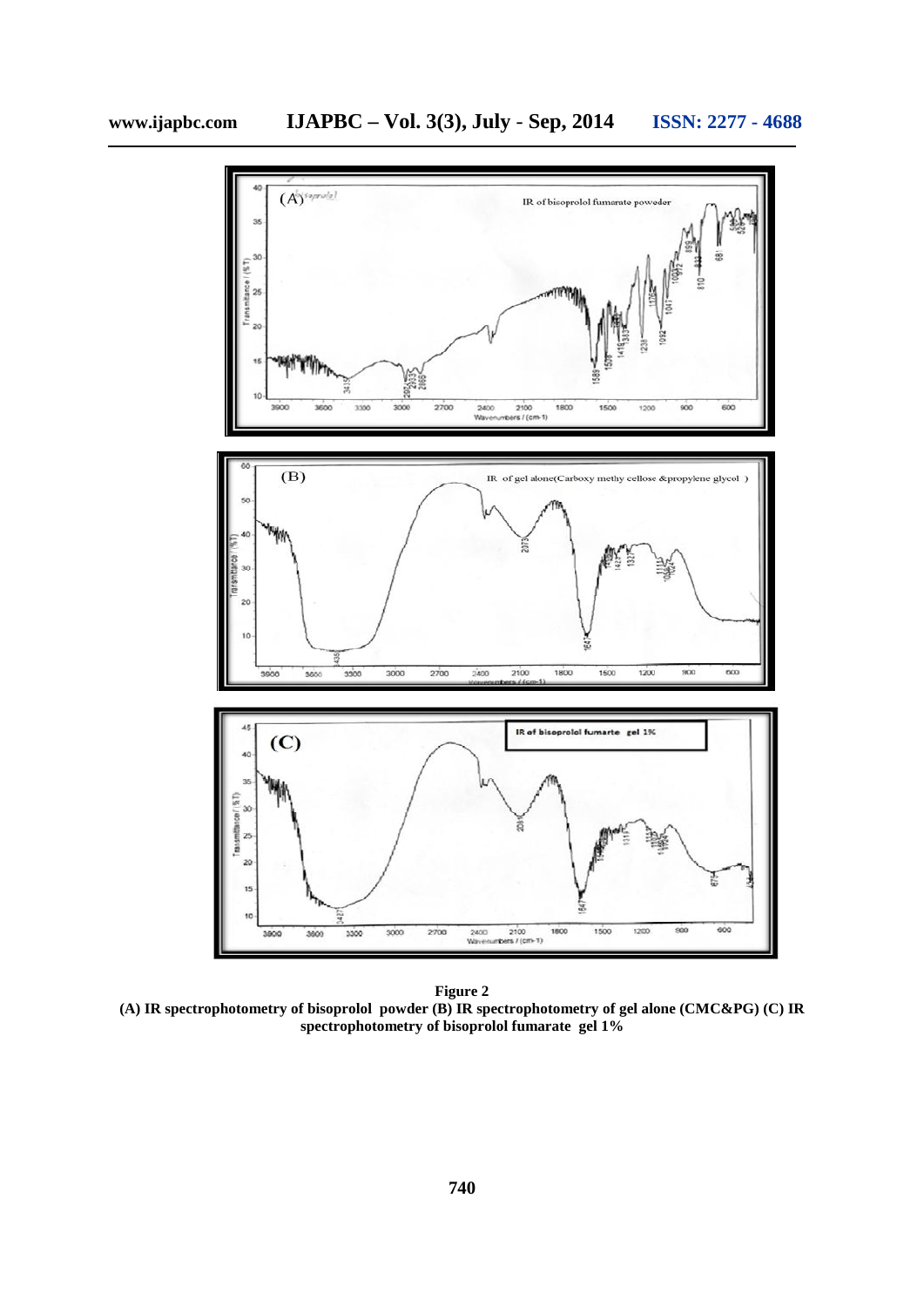



**Figure 3 UV 1601 (A) bisoprolol fumarate powder (B) GEL alone carboxy meticulous and propylene glycol (C) bisoprolol fumarate gel 1%.**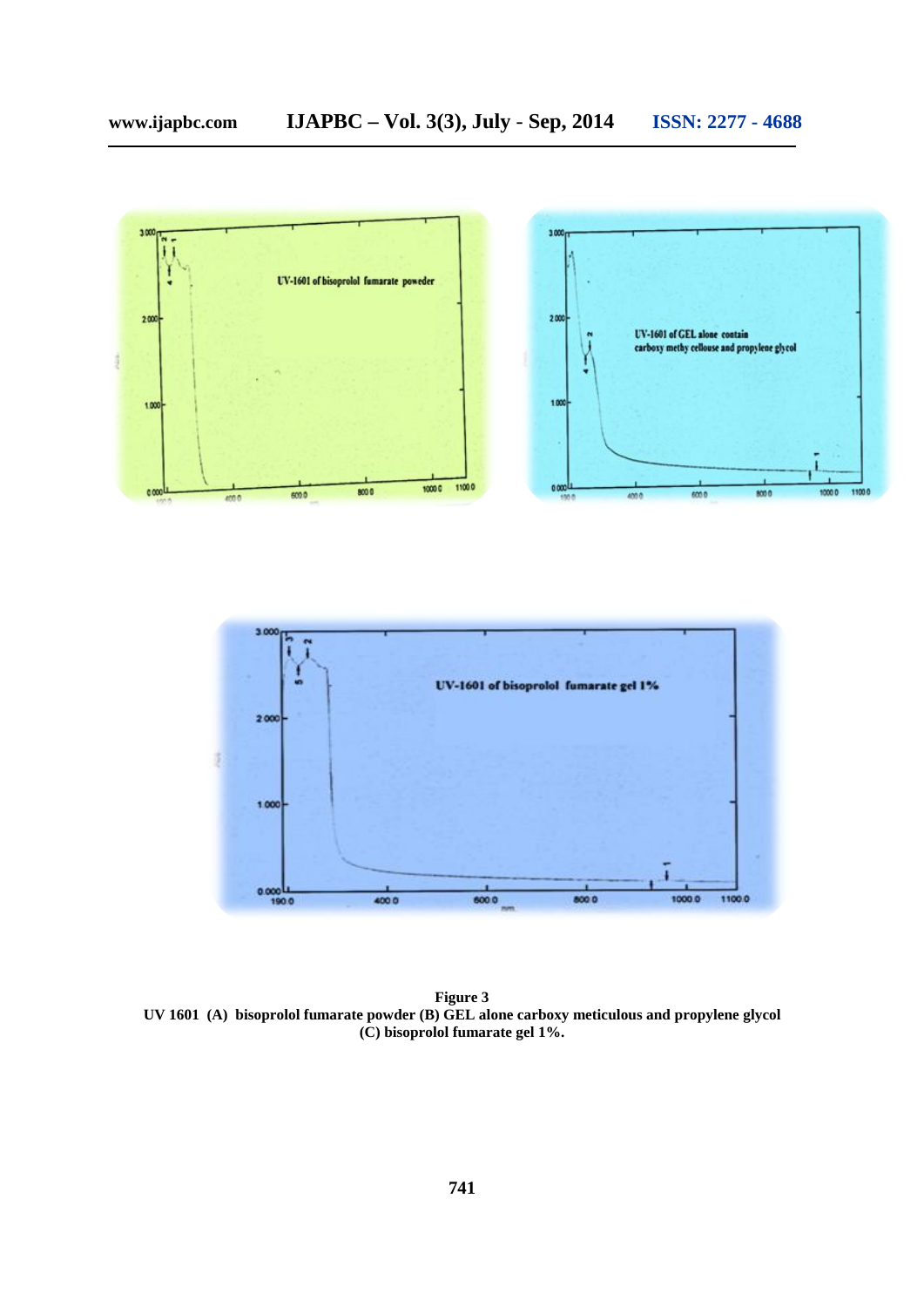

**Figure 4 HPLC of bisoprolol fumarate powder above and HPLC bisoprolol gel 1%below**

## **REFERENCES**

- 1. Kakde RB, Kotak VH, Kale DL**.** Estimation of Bisoprolol Fumarate in Pharmaceutical Preparations by HPTLC, India. Department of Pharmaceutical Sciences, 2008; 2: 70**-**73**.** Kakde RB, Kotak VH, Kale DL. Estir<br>Bisoprolol Fumarate in Pharm<br>Preparations by HPTLC, India. Depar<br>Pharmaceutical Sciences, 2008; 2: 70-
- 2. Mc Gavin, JK, Keating GM. Bisoprolol. A review of its use in chronic heart failure**.** Drugs, 2002; 62 (18): 2677-96 Mc Gavin, JK, Keating GM. Bisoprolol. A<br>review of its use in chronic heart failure.<br>Drugs, 2002; 62 (18): 2677-96<br>Brunton LL, Lazo JS, Parker kL .The<br>pharmacological basis of Therapeutics 11<sup>th</sup>, In:
- 3. Brunton LL, Lazo JS, Parker kL .The Goodman and Gilman's. McGraw-Hill Gilman's. McGrawCompanies; USA(2005). Pp: 532-537**.**
- 4. Al-Hussary BN. Evaluation of Analgesic Effect of Prepared Ketamine Gel on Human and Lab Animals, 2013**:** M.SC thesis College of Dentistry University of Mosul, Pp25.
- 5. Daniels F, Alberty RA. Physical chemistry. Seconded. John Wily and Sons,

INC, New York, London (1983) ; Pp: 597- 599

- 6. Mario J, Mira BL , Biserka C.C , Influence of Cyclodextrin Complexation on Piroxicam Gel Formulaion. Acta Pharma 2005; 55: 223- 236
- 7. Woodbury G, Physical chemistry.  $1<sup>st</sup>$  Ed. Br. Oki, publishing Company, (1997): Pp 325- 326.
- 8. Deshmukh ND, Thenge RR, Mahajan NM , formulation and evaluation of bisoprolol fumarate fast dissolving tablet by direct compression techniques, international journal of pharmaceutical research and bioscience, 2012 ;1(5):4. **EXECT THE SET ANTIFUL SIGNATION CONSUMBED SOLUT AND SOLUTE (15 Min DL. FIRITELC, Indian Department of TLC, Indian Department of the MC (Neoled Britannic Consequence, 2008; 2:70-73.<br>
and Department of the Cyclodextrin Comp** 
	- 9. A El-Nabarawi M, Tayel SA, Soliman N, Abo Enin H A , Development and evaluation